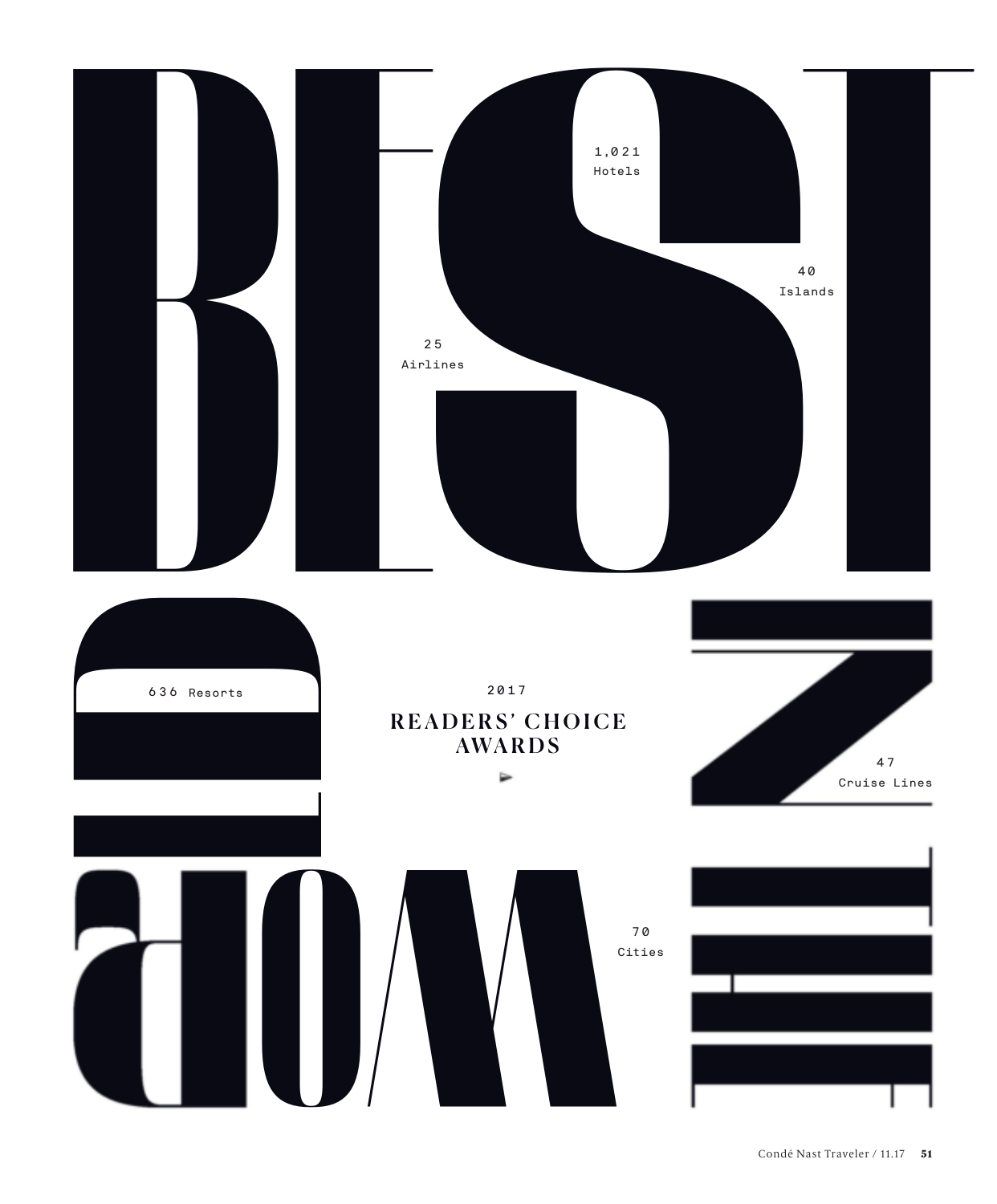## Long before likes and shares The UNITED STATES

⊵ were the clearest indicators of popularity, *Condé Nast Traveler* launched the Readers' Choice Awards survey, literally a ballot card stuffed into every subscriber's issue and newsstand copy of the magazine. As our founding editor, Sir Harold Evans, put it, the RCAs were "not the ultimate, definitive truth on every hotel, airline, or destination, but a rough popularity poll." This year, even though you tag, direct message, or email us on a daily basis about your favorite hotels around the world, we're happy to report that you still took the time to weigh in. More than 300,000 of you voted on a recordbreaking 7,320 hotels and resorts, 610 cities, and 255 islands, making it our largest and most diverse list of winners ever. So what did we learn? With all of its hotel openings (and reopenings), as well as a frisson of excitement around its food scene, Chicago topped the chart for domestic cities, edging out New York and San Francisco; internationally, Tokyo retained its number one spot, with Kyoto coming in third (Vienna slipped in between). And while you always love the grande dame hotels in big cities, you're crushing hard on newish boutique hotels—La Réserve in Paris, the High Line in New York City, and Ham Yard and Chiltern Firehouse in London were among their respective city's top five. As travel obsessives, we honor the tried-and-true but live for the new kids on the block who leapfrog from our Hot List to RCA in less than a year—a journey that used to take at least five. Of course, as this process never really ends for us, we can't wait to hear where you're off to next. For more of your favorite hotels (and islands, airlines, and cruises), turn the page.

> *For more on this year's Readers' Choice Awards, check out cntraveler.com/rca.*



**nº . 1** *Hotel in Africa: Royal Mansour, Marrakech, Morocco (page 72).*

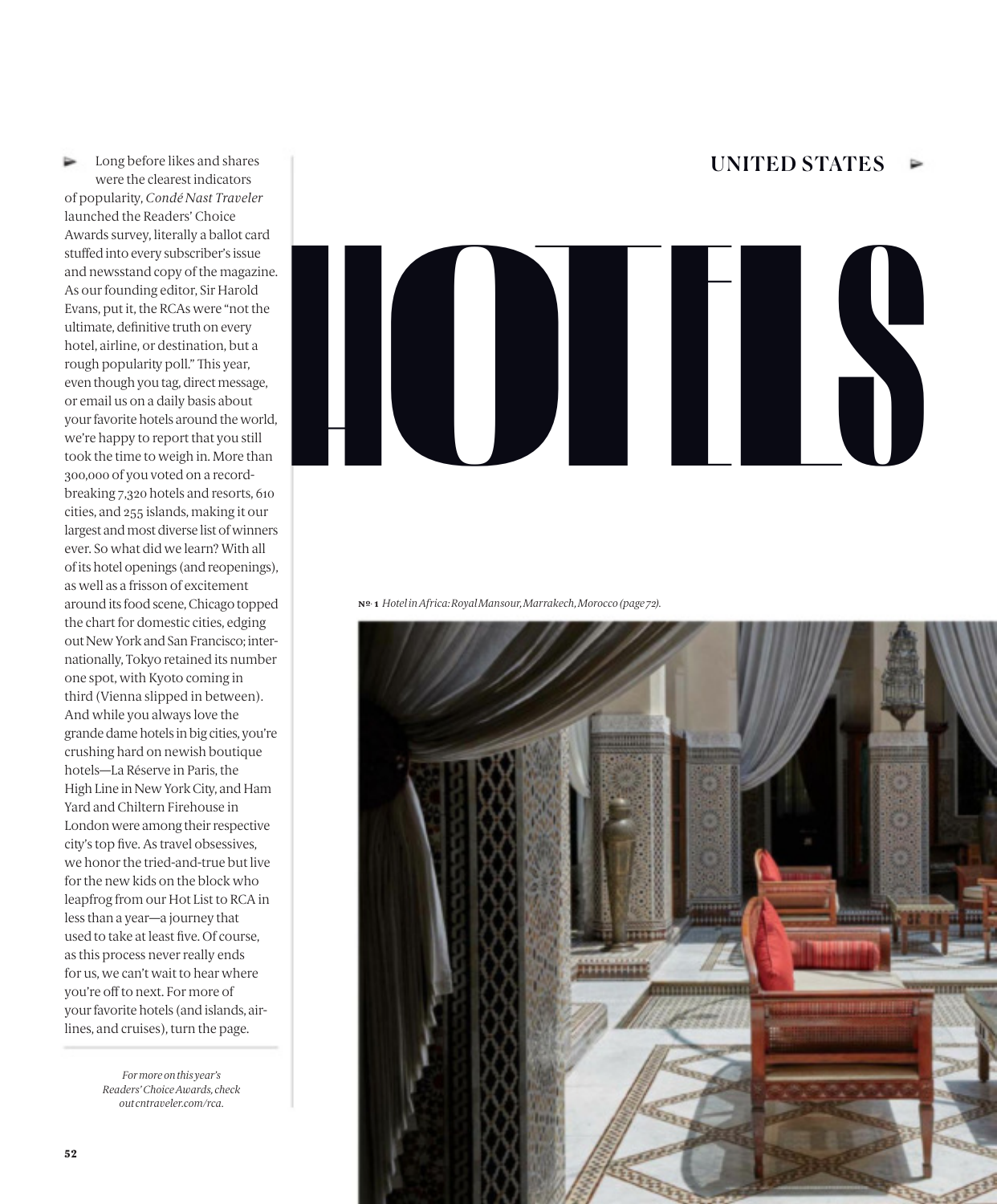### **INDIA** TOP 20

- 1 The Lodhi, New Delhi 99.43
- 2 Rambagh Palace (Taj), Jaipur 98.38
- 3 Taj Diplomatic Enclave, New Delhi 97.86
- 4 Umaid Bhawan Palace (Taj), Jodhpur 97.83
- 5 Wildflower Hall, Shimla 97.62
- 6 The Oberoi, Bangalore 96.94
- 7 Taj Falaknuma Palace, Hyderabad 96.94
- 8 Oberoi Udaivilas, Udaipur 96.84
- 9 Taj Jai Mahal Palace, Jaipur 96.43
- 10 Oberoi Rajvilas, Jaipur 95.80
- 11 Oberoi Amarvilas, Agra 95.68
- 12 ITC Grand Chola (Luxury Collection), Chennai 94.49
- 13 The Leela Palace New Delhi 94.32
- 14 The Oberoi, Mumbai 94.00
- 15 The Westin Gurgaon, New Delhi 93.89
- 16 The Oberoi Grand, Kolkata 93.83
- 17 Taj Lake Palace, Udaipur 91.40
- 18 The Imperial, New Delhi 91.07
- 19 The Leela Palace Udaipur 90.87
- 20 The Taj Mahal Palace, Mumbai 90.85

### **JAPAN** TOP 10

- 1 The Ritz-Carlton, Kyoto 97.86
- 2 Hoshinoya Tokyo 96.43
- 3 Andaz Tokyo Toranomon Hills 94.84
- 4 Aman Tokyo 94.29 5 Suiran (Luxury Collection),
- Kyoto 93.89
- Mandarin Oriental, Tokyo 92.14
- 7 The Ritz-Carlton, Tokyo 89.73
- 8 The Peninsula Tokyo 89.29 9 Park Hyatt Tokyo 86.76
- 10 Conrad Tokyo 85.12

# **BANGKOK**

TOP 10

- 1 Mandarin Oriental, Bangkok 96.14
- 2 Banyan Tree Bangkok 96.13
- 3 Anantara Siam Bangkok Hotel (formerly Four Seasons) 96.01
- 4 St. Regis Bangkok 95.83
- 5 W Bangkok 95.00
- 6 The Sukhothai Bangkok 94.90
- 7 The Peninsula Bangkok 92.86

72 Condé Nast Traveler / 11.17

- 8 **COMO Metropolitan Bangkok 92.26**
- 9 Anantara Sathorn Bangkok Hotel 90.52
- 10 The Siam 88.84

## **SINGAPORE** TOP 12

- The Fullerton Hotel 98.57
- 2 St. Regis Singapore 97.79
- 3 The Fullerton Bay Hotel 96.43 Shangri-La Hotel, Singapore 96.15
- 5 Raffles Singapore 95.05
- 6 InterContinental Singapore 93.89
- 7 Conrad Centennial Singapore 92.86
- 8 Regent Singapore, A Four Seasons Hotel 92.15
- 9 Capella Singapore 91.84 10 The Ritz-Carlton,
- Millenia Singapore 87.86
- 11 Marina Bay Sands 85.00
- 12 Swissôtel The Stamford 80.71

### **ASIA** TOP 25

### 1 The Reverie Saigon, Ho Chi Minh City 99.23

- 2 Hotel Mulia Senayan, Jakarta 98.46
- 3 COMO Uma Punakha, Bhutan 97.86
- 4 Raffles Jakarta 97.72 5 Gangtey Lodge, Bhutan 97.39
- 6 Sofitel Phnom Penh Phokeethra 97.38
- 7 Taj Tashi, Thimphu, Bhutan 97.14<br>8 La Résidence Hotel & Spa. La Résidence Hotel & Spa,
- Hue, Vietnam 96.95
- 9 Villa Maly, Luang Prabang, Laos 96.67 10 Mandarin Oriental, Taipei 96.54
- 11 Alila Jakarta 96.14
- 12 Zhiwa Ling Heritage, Bhutan 95.60
- 13 Four Seasons Hotel Jakarta 95.54<br>14 Four Seasons Hotel Seoul 93.75
- 14 Four Seasons Hotel Seoul 93.75
- 15 Shangri-La Hotel, Kuala Lumpur 93.35
- 16 COMO Uma Paro, Bhutan 93.21 17 Belmond La Résidence d'Angkor, Siem Reap, Cambodia 92.86
- 18 Park Hyatt Saigon, Ho Chi Minh City 90.98
- 19 JW Marriott Dongdaemun Square Seoul 89.94
- 20 Park Hyatt Seoul 87.95
- 21 Sofitel Legend Metropole Hanoi 87.75
- 22 Raffles Hotel Le Royal,
- Phnom Penh 87.50
- 23 Grand Hyatt Kuala Lumpur 87.00
- 24 Edsa Shangri-La, Manila 86.31 25 The Peninsula Manila 85.71
- 

### **AUSTRALIA & NEW ZEALAND** TOP 12

- 1 COMO The Treasury, Perth, Australia 98.63
- 
- 2 QT Sydney 94.39 3 The Langham, Melbourne 94.14
- 4 Halcyon House, Cabarita Beach, Australia 93.33
- 5 The Mayfair Hotel, Adelaide, Australia 93.09

The tiny Himalayan kingdom of Bhutan, regarded as one of the happiest places on earth, has finally eased its travel restrictions. You liked five hotels there this year, and we eagerly anticipate the opening of five Six Senses lodges in 2018.

- InterContinental Sydney 92.60 7 The George, Christchurch,
- New Zealand 92.55
- 8 Park Hyatt Sydney 87.37
- 9 Four Seasons Hotel Sydney 86.87
- 10 Shangri-La Hotel, Sydney 85.71 11 Sydney Harbour Marriott Hotel
- at Circular Quay 84.90
- 12 The Langham, Auckland 80.10

### **AFRICA** TOP 20

- 1 Royal Mansour, Marrakech 98.95
- 2 La Residence, Franschhoek, South Africa 98.81
- 3 Birkenhead House, Hermanus, South Africa 97.53

Ellerman House, Cape Town 97.22 One&Only Cape Town 97.06

Four Seasons Hotel The Westcliff,

Durban, South Africa 96.97 Giraffe Manor, Nairobi 96.43 The Twelve Apostles Hotel and Spa,

14 La Mamounia, Marrakech 93.92

Ngorongoro, Tanzania 93.79 16 Belmond Mount Nelson Hotel, Cape

17 Cape Grace, Cape Town 87.55 18 Essque Zalu Zanzibar, Tanzania 87.02 19 The Westin Cape Town 84.29 20 Taj Cape Town 82.14

**THE MIDDLE EAST**

Abu Dhabi 98.12 3 Taj Dubai 96.90

8 W Doha Hotel 93.11

15 Park Hyatt Dubai 86.31

1 Waldorf Astoria Dubai Palm Jumeirah

2 Shangri-La Hotel, Qaryat Al Beri,

Four Seasons Hotel Doha 96.43 Rosewood Abu Dhabi 96.43 Al Bustan Palace, A Ritz-Carlton, Muscat, Oman 94.39

Waldorf Astoria Jerusalem 94.39

Burj Al Arab Jumeirah, Dubai 92.46 10 The Chedi Muscat, Oman 91.88 The Oberoi, Dubai 91.87 King David Jerusalem 89.71 JW Marriott Hotel Dubai 87.40 14 JW Marriott Marquis Hotel Dubai 86.51

 $\rightarrow$ 

4 El Fenn, Marrakech 97.32 5 Saxon Hotel, Villas & Spa, Johannesburg 97.25

8 The Oyster Box,

Cape Town 96.26

15 Gibb's Farm,

Town 90.99

TOP 15

98.52

Johannesburg 95.71 12 The Silo Hotel, Cape Town 95.62 13 The Victoria Falls Hotel, Zimbabwe 94.44